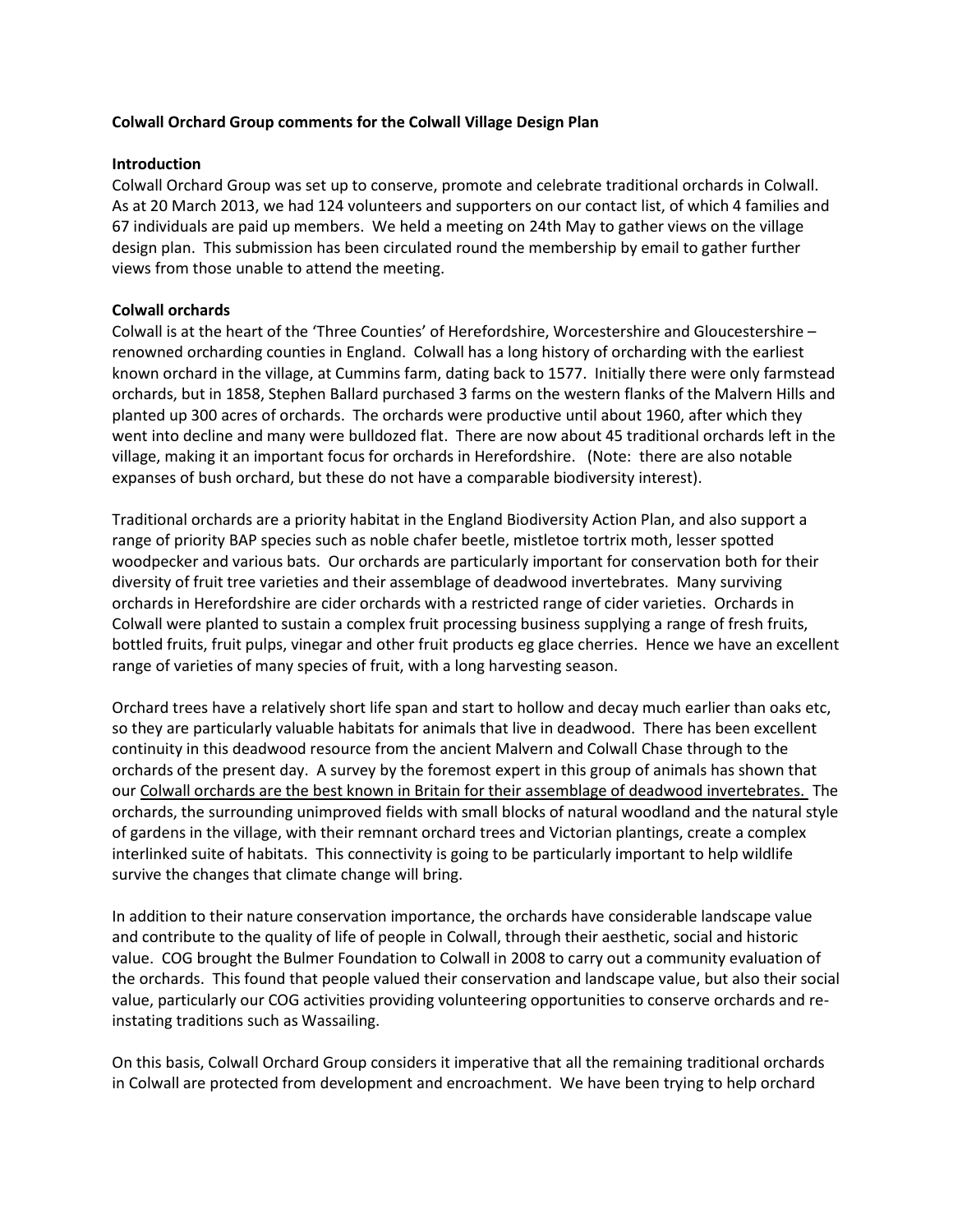owners to manage their orchards to extend their life span, whilst replanting new trees to replace the annual losses. We hope to continue this work subject to funding for our work.

## **Related orchard heritage**

Ribbon development along Walwyn road, and around the sites used for the former fruit processing business, has already encroached on many of the orchards (with the consequence that it is no longer obvious to casual visitors that we have an important orchard resource). Colwall Orchard Group has purchased one of the old Apple Packing Sheds, and we intend to restore this to its traditional form. We would like to see the other remaining Sheds etc restored in a similarly sympathetic manner, perhaps used to provide modern workshop spaces. We do not wish to see these remaining sites used to develop further housing on a 'brownfield infill' basis.

# **Village demographics**

Colwall Orchard Group is perhaps unique in the village in bringing together people of all ages and from all walks of life through our events, our volunteering opportunities and through the allotments at Colwall Village Garden. Our observations are as follows;

Preschool and primary school age – we provide plenty of opportunities to engage this age group and consider that there is generally good provision in the village, although many of the designated recreational areas have very 'traditional' play equipment and do not reflect the current thinking about wild play spaces. Maintaining the school is essential to maintain the vibrancy of this village.

Secondary School Children – we have not so far attracted these, but hope to increase our contact with this age group through work with the schools and scouting organisations. Our observations suggest that there are very few opportunities for informal recreation or social interaction for this age group in the village.

Young families – our 'empty nester' volunteers are concerned that their children cannot afford to set up home in the village, especially if they do not have tertiary qualifications to enable them to find work in the higher paid professions. Our experience of younger families also suggests that they struggle to afford homes in the village. There are too few work opportunities in the village.

Established families – our volunteers tend to be older and from professional backgrounds, reinforcing our suspicion that there is insufficient affordable starter housing for young families the village. We are also being approached by 'back to work' organisations requesting volunteering opportunities for the unemployed (including those with health problems) as there are few 'starter jobs' available for this group in the vicinity.

Empty nesters and active retired folk – form the bulk of our volunteers. Whilst we cater for the more active elderly, we do not, at present, have facilities for less abled people in the village. As the established families age, the older age group will increase naturally, so we do not consider that we should further skew the age profile of the village by providing more retirement flats.

On the allotments, we have a high proportion of allotmenteers from the social housing areas in the village and from new developments around the village such as Brookmill Close and Covent Garden. This strongly indicates that these developments do not have sufficient garden space to allow people, especially amongst the less well off, to be able to grow their own food.

### **In summary**

 we consider the immediate surrounds of the school should be protected from infill development to preserve the option for expansion of the school facilities, addition of pre-school and/or wrap around care and the provision of better facilities for dealing with the traffic generated by the school drop offs/pick ups.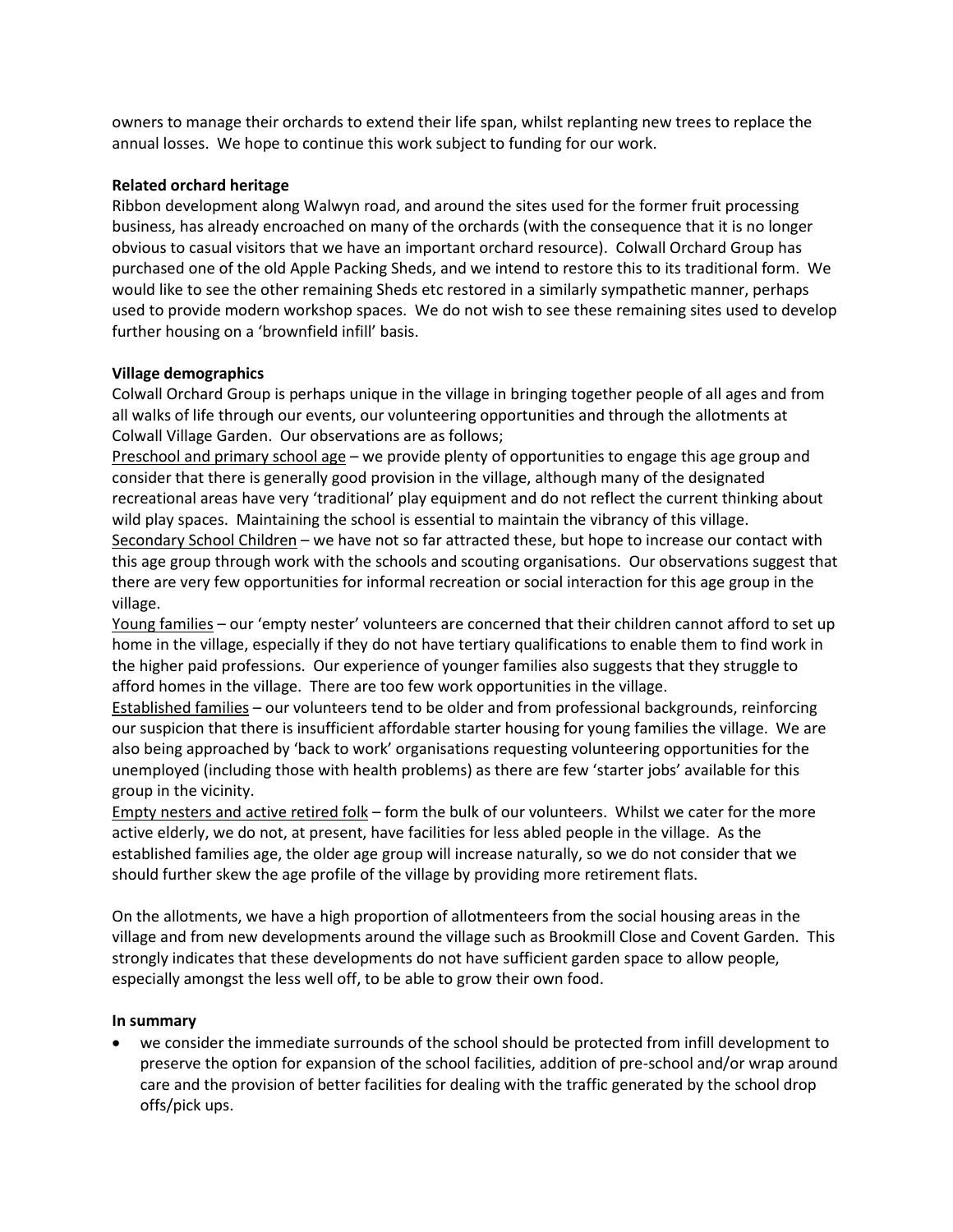- we feel that there should be more affordable and social rented housing in the village, suitable for young families and those in lower paid work. Whilst we appreciate the temptation to increase the density of dwellings in affordable housing developments, we consider that these homes should have sufficient garden space for young children to play and for families to grow their own food.
- Community Infrastructure Levy monies should be used more constructively to support key community provision in the village (see separate section below)
- We note that there is considerable green space in the village under the ownership of Festival Housing. This is currently being managed as uniform mown grassland with few trees – there is plenty of scope to make more imaginative and productive use of this land. (including establishing new generations of fruit trees and orchards)
- The CIL monies should also be accessed to meet other established needs within the village, for example providing a new Scout Hut, which could also provide recreational and social interaction opportunities for secondary school children and young adults.
- It would be great if new developments could meet the highest BREEAM standards, incorporate the latest micro-generation technology, communal heating systems etc and include provision for bicycle storage and re-charging of electric vehicles.
- We feel that there should be more provision for small scale workshops etc to provide a good mix of employment for younger people and families.
- We consider that there should be more provision for recreation and social interaction of secondary school age children and young people in the village. This could include opening existing buildings in the Downs and the Elms complexes to more innovative community uses.
- We do not feel there is any merit in providing further retirement flats, which could further skew the age profile in the village.

# **Community Infrastructure Levy**

We are aware that developers have to lodge a Community Infrastructure Levy with Herefordshire Council and we feel the Parish Council should attempt to source funding from this pot to make various improvement s to the community provision in village, for example:

- support for our allotment site (we still owe £50k on our purchase of this site and need further funding to install electricity, refurbish the Apple Packing Shed and provide further facilities)
- provision of further allotments, if our waiting list gets too long
- support for the ongoing management of traditional orchards, including funding for replacement tree planting
- More creative management of public greenspace in and around the village, including
	- provision of further community orchards
	- more imaginative wildplay space for young people (see [www.freeplaynetwork.org.uk\)](http://www.freeplaynetwork.org.uk/).
	- Funding for further specimen trees within the village
	- Funding to plant and protect hedgerow trees in the hedgerows eg new oaks and limes, damsons and mirabelles etc
- Support for community activities, including further research into the history and value of landscape features in the village

# **Transport issues**

The Unitary Development Plan and work on the Core Strategy for Herefordshire has identified Colwall as a village with potential for further development on the basis of the presence of the railway station. Several of our volunteers presently, or have in the recent past, used rail transport for commuting purposes and it is notable that those going to Birmingham commute from Great Malvern rather than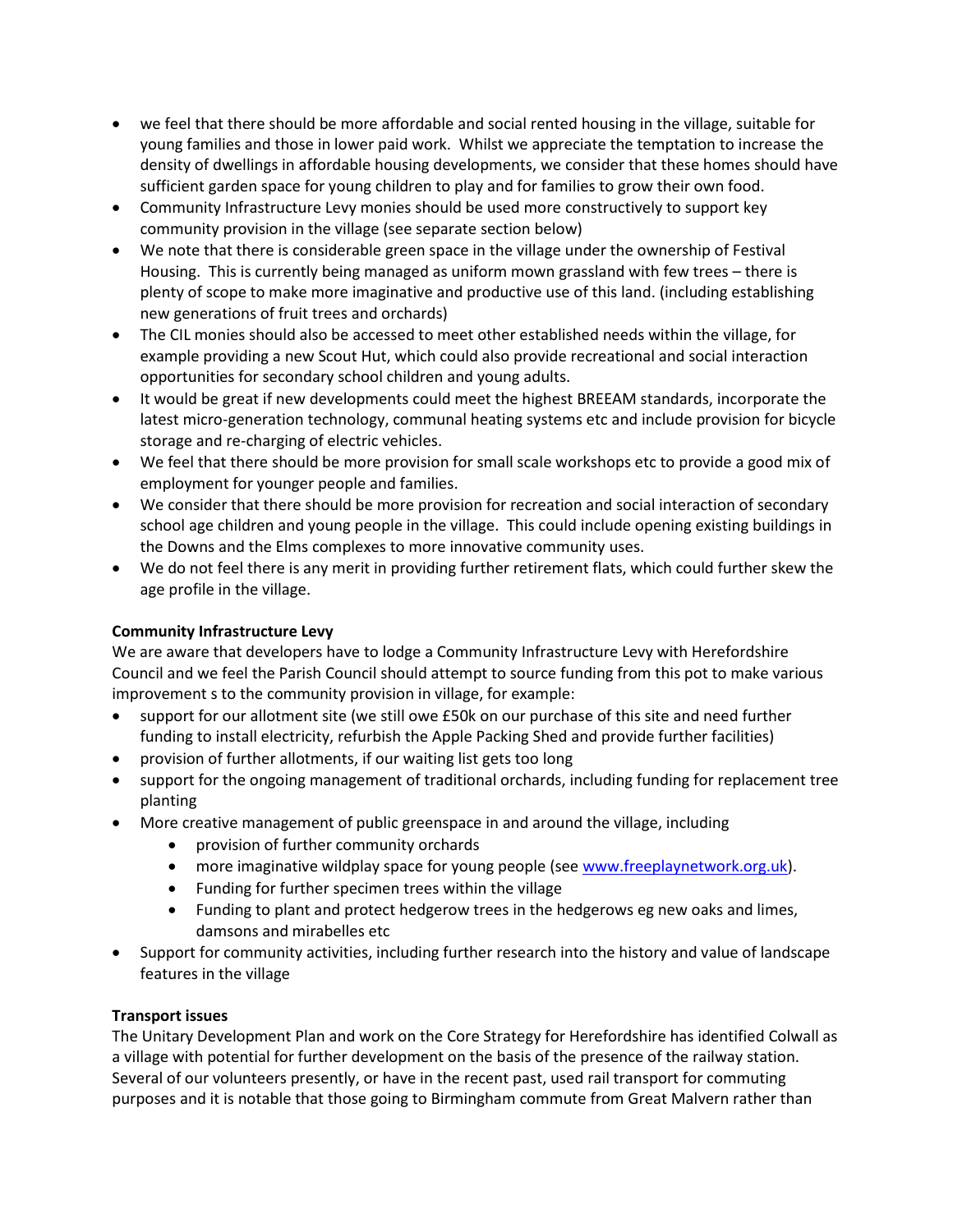Colwall, due to the unreliability, and lower frequency, of trains coming through the tunnel to Colwall. Hence, we feel this premise is flawed, and does not justify cramming lots of new houses into our village! We would resist higher levels of new housing in the village, especially in view of the recent infill developments that have been approved. Those of our volunteers who commute north by car report considerable commuter traffic around the Wyche cutting and feel that this road is now at carrying capacity.

Now that we no longer have Schweppes lorries negotiating the railway bridge, we consider that the time would be right to reconsider the road layout, either making it a two way carriageway, or at least installing a cycle lanes in both directions.

We feel more could be done to encourage cycling, including provision within new build of sufficient garage/shed space at street level for the secure cycle parking. Ledbury Area Cycle Forum recommends space equivalent to one bike per bedroom. If the storage area was supplied with electricity, it could also be used for recharging electric mobility scooters, bikes etc thereby reducing car-dependency amongst the less able.

We value the network of the footpaths highly, and commend the excellent work of the Parish Council in maintaining these paths.

## **Location of new development**

As a conservation organisation, we would like to see orchards, Colwall Green and other areas of high wildlife value protected from development and the landscape value of the village maintained.

Within the village, as stated above, we would strongly resist any further encroachment on the orchards, especially Broadwood, Snatford, Maybole, Cowl Barn, Stamps and Cummins (we can provide maps of these sites and the other orchards, if required).

We do not consider that there should be any development to the south west of the railway line in the main village. We would like to see the existing 'green wedges' between Colwall Stone and Colwall Green maintained. We do not consider any of the land along Church road to be appropriate for further development.

We would not wish to see any of the existing shops, licensed premises or business units converted to housing.

On the positive side, we consider that there may be scope for some infill around the former quarry workings behind the Winnings, and on intensively managed arable land in the fields behind the village hall and in the arable wedge (not the football field) between Colwall Green and the railway.

Historically, the focus of Colwall village lay in successive farmstead hubs at Oldcastle, Evendine, Cummins etc. Some members of the Group felt that one option for providing additional housing, without undue impact on the village centre, is the sympathetic development of small 'hamlets' around the peripheral farms eg at Cummins, Flapgate, Chance's Pitch and Petty France. However, other members were opposed to this idea.

### **Building design principles**

Colwall Village has evolved over the centuries and hence does not have a single unifying design style. However, some of the buildings in the village, particularly within the conservation area, do have considerable architectural merit and the Ballard's concrete and limestone lodge houses are a particularly unique feature of the village. Whilst the recent development at Covent Garden reflects the surrounding